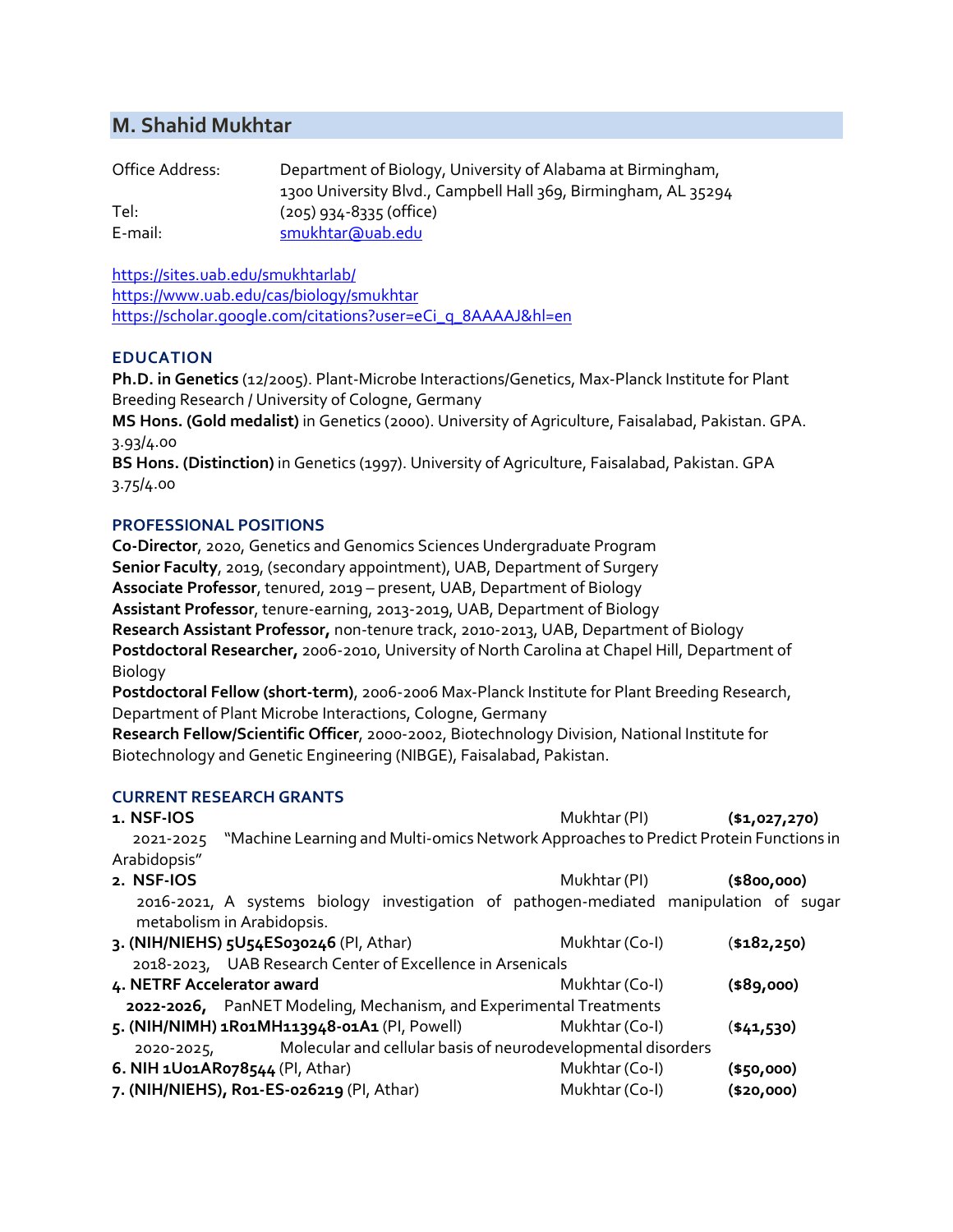#### **COMPLETED RESEARCH SUPPORT**

- 1. Role: PI, (P&F NORC at UAB Mukhtar (PI). 2016-2018 Elucidating the molecular mechanisms of DBP, a component of circadian clock, in obesity using Zebrafish model. PI, **\$25,000**
- 2. UAB Faculty Development Funds. Mukhtar (PI) 2015-2016 2015-2016 Generation of large-scale regulatory network in innate immune systems **(\$10,000**)
- 3. Immunology, Autoimmunity and Transplantation Strategic Planning Pilot Program Mukhtar (PI) 2011-2012, Generation of Fc γ receptor interactome map. **\$5,000** , Role: PI
- 4. UAB Gulf Oil Spill pilot grant Mukhtar (PI) 2011-2012 Investigation of the detrimental effects of oil spill on phytoplanktons using a range of physiological and molecular methods (PI). **\$21,950**.
- 5. UAB Gulf Oil Spill pilot grant Mukhtar (Co-PI) 2011-2012 Evaluating the Toxic Effect of Gulf Spill Oil on Turtlegrass. (Co-PI) **\$20,000**.
- 6. Red Mountain Sustainability in Course Development 2018-2019. Starting date September 15, 2018, (PI, Mukhtar), **\$1,000**. (100% funds to the PI)
- 7. 2017-2018 UAB Faculty Fellows in Engaged Scholarship program, sponsored by the Office of Service Learning and Undergraduate Research. Starting date September 15, 2017 (PI, Mukhtar) **\$1,500**. (100% funds to the PI)

#### **HONORS AND PROFESSIONAL POSITIONS**

| 2021             | President's Award for Excellence in Teaching                                            |
|------------------|-----------------------------------------------------------------------------------------|
| 2021             | Dean's Award for Excellence in Teaching                                                 |
| 2021 - 2024      | Director, The Multinational Arabidopsis Steering Committee                              |
| 2020-2022        | <b>Executive member of SS-ASPB</b>                                                      |
|                  | Nominated for Best Graduate Mentor                                                      |
| 2019             |                                                                                         |
| 2018             | Nominated for Best Graduate Mentor                                                      |
| $2018 - 2019$    | Chair of the Southern Section of ASPB                                                   |
| $2018$ – present | Editorial board member for Communications Biology (Nature Publishing Journal)           |
| 2018             | Travel award to present our lab's findings at ASPB meeting in Montreal, Canada.         |
| 2017             | Travel award to present our lab's findings at ASPB meeting in Honolulu, HI.             |
| 2017             | Travel award (keynote speaker) to present at the International Workshop on Applications |
|                  | of Computational Biology in Biotechnology at National Institute for Biotechnology and   |
|                  | Genetic Engineering (NIBGE).                                                            |
| $2017 - present$ | Editorial board member for Scientific Reports (Nature Publishing Journal)               |
| $2017 - 2018$    | Vice Chair of the Southern Section of ASPB                                              |
| 2016- present    | Appointed full faculty member for F1000 (Genetics and Gene Expression)                  |
| 2016-2017        | Secretary/Treasurer of the Southern Section of ASPB                                     |
| 2014-2016        | Appointed associate faculty member for F1000                                            |
| 2002 - 2005      | International Max-Planck Research (IMPRS) PhD fellowship                                |
| 2000             | Ranked 1 <sup>st</sup> Position in M.S. (honors; medalist)                              |
| 1997             | Ranked 2 <sup>nd</sup> position in B.S. (honors)                                        |
| 1993 - 1997      | University Merit Scholarship during the entire B.S. (Hons.)                             |
| 1997 - 2000      | University Merit Scholarship during the entire M.S. (Hons.)                             |

#### **HONORS AND AWARDS BY MEMBERS OF S. MUKHTAR LAB**

- **1- 2020-** Jessica Lopez won Rising Star Award from UAB National Alumni Society.
- **2- 2018** TC Howton received NSF Graduate Research Scholar Program fellowship for 2017-18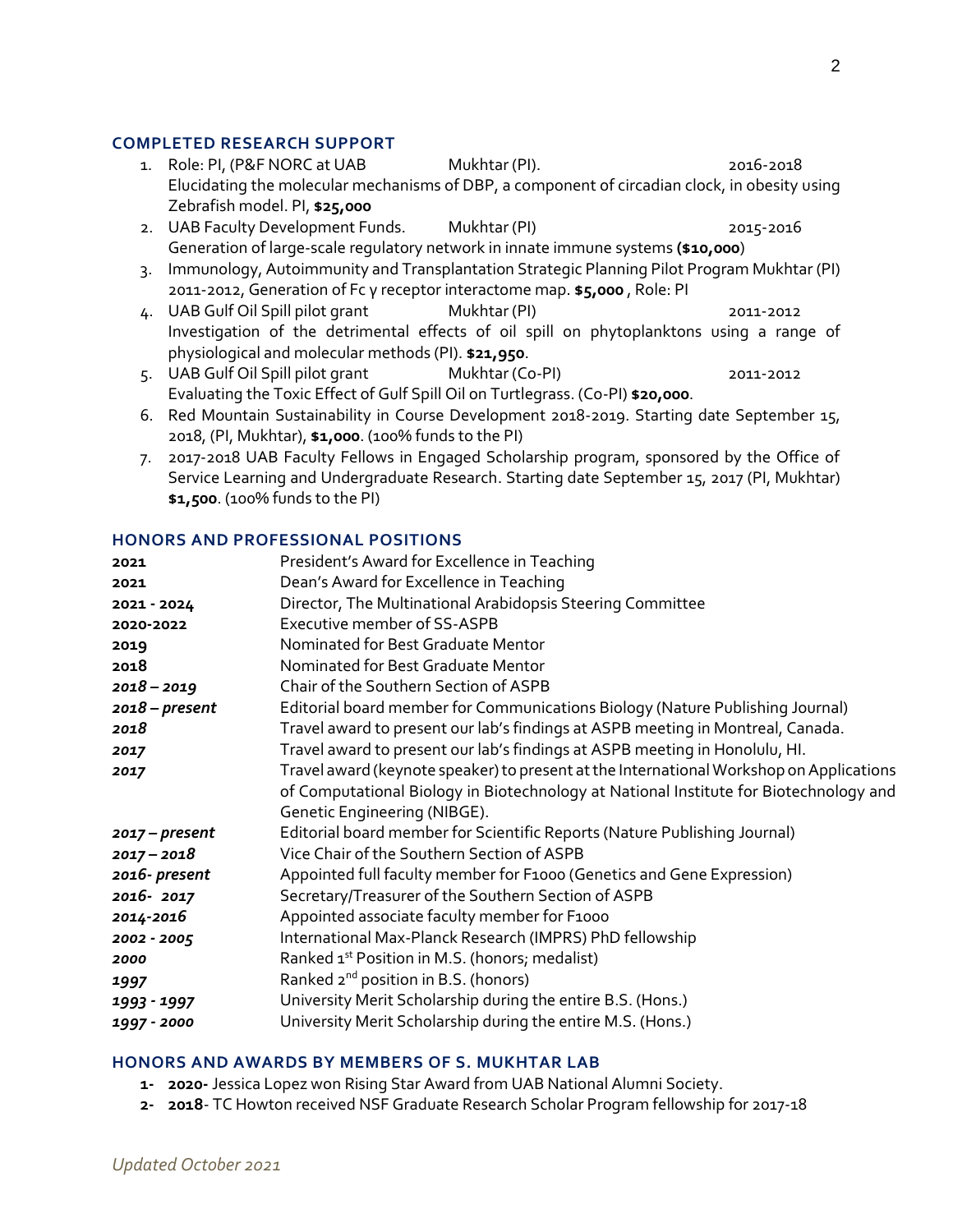- **3- 2018** TC Howton received first prize on SS-ASPB oral presentation
- **4- 2017-** TC Howton received Ireland Research Travel Scholarship.
- **5- 2017-** TC Howton received The Harold Martin Outstanding Student Development Award
- **6- 2017-** TC Howton received NSF Graduate Research Scholar Program fellowship for 2017-18
- **7- 2016-** Alex Dawson won Dean's award for poster competition in the 6th Annual Undergraduate Research Symposium in March 2017.
- **8- 2016 -** MS student Jessica Lopez received the Dean's Award for MS graduate student category.
- **9- 2015 -** PhD student Yali Sun received the CAS Dean's PhD Scholarship;
- **10- 2014 –** co-mentored PhD student Hadia Ahmed (UAB-CIS) received a NSF-TCPP travel grant to attend IPDPS'14 conference;
- **11- 2014 –** undergraduate research student Jessica Lopez received the UAB Department of Biology Student Leader Award;
- **12- 2014 -** undergraduate research student Shan Gulamani obtained a grant from the UAB Department of Biology to conduct research (\$422.11);
- **13- 2013** undergraduate research student Alex Chang attended National Bioethics Conference at the Loyola University in Chicago;

**2012** - undergraduate research student Ms. Cassandra Garbutt has been awarded 1<sup>st</sup> place in the EXPO2012 oral competition (category: Health Sciences)

### **PUBLICATIONS**

**In preparation Submitted and Under Revision: 05 Published: 62**



#### **PUBLISHED:(1-62)**

- 1. Y. Yoshino, B. Roy, N. Kumar, M. S. Mukhtar, Y. Dwivedi, Molecular pathology associated with altered synaptic transcriptome in the dorsolateral prefrontal cortex of depressed subjects. *Translational psychiatry* **11**, 1-16 (2021).
- 2. R. K. Srivastava *et al.*, 5'-Cap-Dependent Translation as a Potent Therapeutic Target for Lethal Human Squamous Cell Carcinoma. *Journal of Investigative Dermatology* **141**, 742-753. e710 (2021).
- 3. B. Mishra, N. Kumar, M. S. Mukhtar, Network biology to uncover functional and structural properties of the plant immune system. *Curr Opin Plant Biol* **62**, 102057 (2021).
- 4. B. Mishra, M. Athar, M. S. Mukhtar, Transcriptional circuitry atlas of genetic diverse unstimulated murine and human macrophages define disparity in population-wide innate immunity. *Scientific reports* **11**, 1-19 (2021).
- 5. N. Kumar, B. Mishra, M. Athar, S. Mukhtar, Inference of Gene Regulatory Network from Single-Cell Transcriptomic Data Using pySCENIC. *Methods Mol Biol* **2328**, 171-182 (2021).
- 6. A. Chakraborti *et al.*, High Fructose Corn Syrup-Moderate Fat Diet Potentiates Anxio-Depressive Behavior and Alters Ventral Striatal Neuronal Signaling. *Front Neurosci* **15**, 669410 (2021).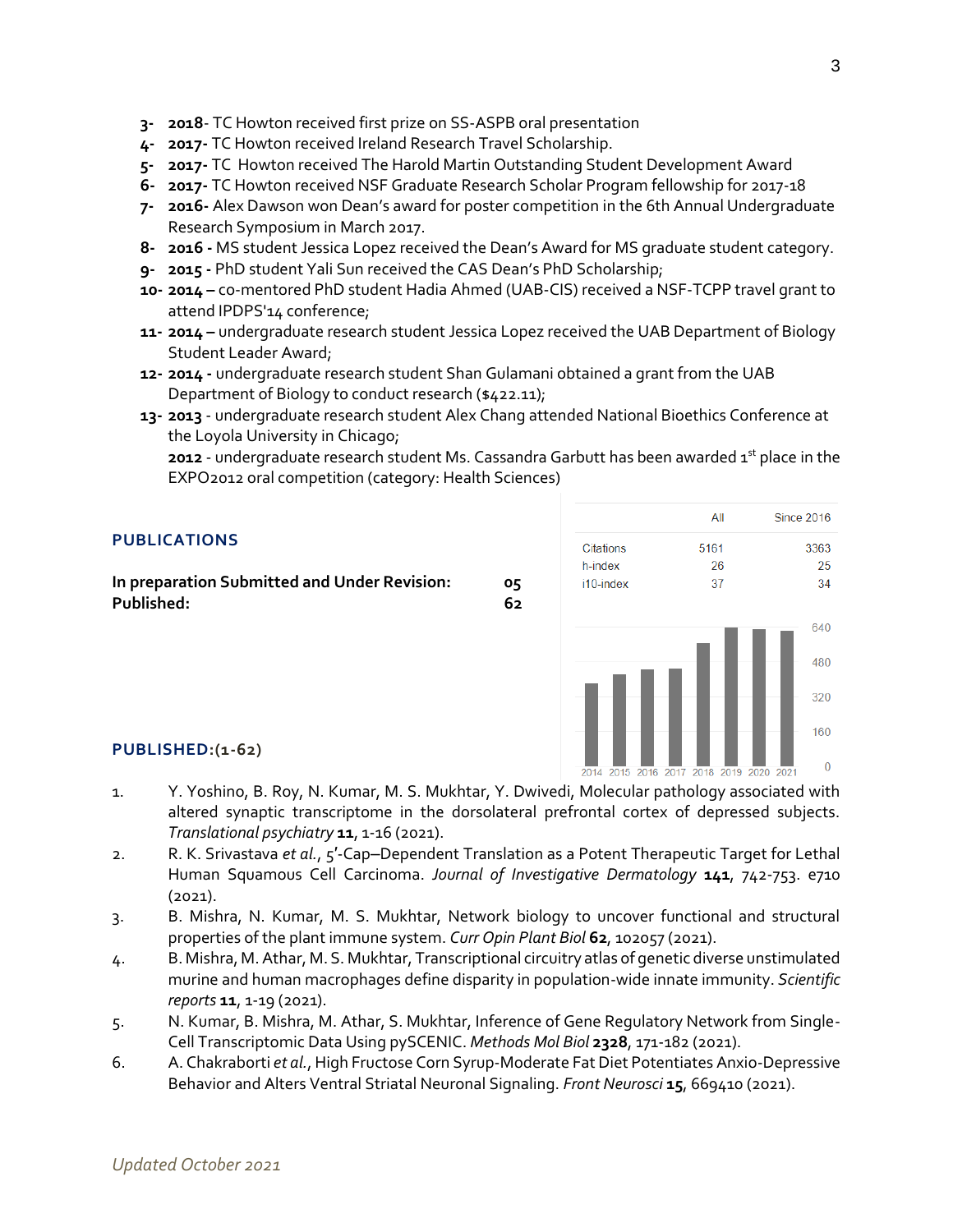- 7. S. S. e. A. Zaidi *et al.*, Molecular insight into cotton leaf curl geminivirus disease resistance in cultivated cotton (Gossypium hirsutum). *Plant biotechnology journal* **18**, 691-706 (2020).
- 8. G. Parry *et al.*, Current status of the multinational Arabidopsis community. *Plant direct* **4**, e00248 (2020).
- 9. N. Kumar, B. Mishra, A. Mehmood, M. Athar, M. S. Mukhtar, Integrative network biology framework elucidates molecular mechanisms of SARS-CoV-2 pathogenesis. *Iscience* **23**, 101526 (2020).
- 10. M. P. Kashyap, R. Sinha, M. S. Mukhtar, M. Athar (2020) Epigenetic Regulation in the Pathogenesis of Non-melanoma Skin Cancer. in *Seminars in Cancer Biology* (Academic Press).
- 11. A. Hussain *et al.*, Genome-wide identification and classification of resistance genes predicted several decoy domains in Gossypium sp. *Plant Gene* **24**, 100250 (2020).
- 12. M. González‐Fuente *et al.*, EffectorK, a comprehensive resource to mine for Ralstonia, Xanthomonas, and other published effector interactors in the Arabidopsis proteome. *Molecular Plant Pathology* **21**, 1257-1270 (2020).
- 13. A. M. Carter *et al.*, Phosphoprotein-based biomarkers as predictors for cancer therapy. *Proceedings of the National Academy of Sciences* **117**, 18401-18411 (2020).
- 14. B. J. Spears *et al.*, Direct regulation of the EFR-dependent immune response by Arabidopsis TCP transcription factors. *Molecular Plant-Microbe Interactions* **32**, 540-549 (2019).
- 15. R. Z. Naqvi *et al.*, Transcriptomic analysis of cultivated cotton Gossypium hirsutum provides insights into host responses upon whitefly-mediated transmission of cotton leaf curl disease. *PloS one* **14**, e0210011 (2019).
- 16. G. A. Mott *et al.*, Map of physical interactions between extracellular domains of Arabidopsis leucine-rich repeat receptor kinases. *Scientific data* **6**, 1-6 (2019).
- 17. B. Mishra, N. Kumar, M. S. Mukhtar, Systems biology and machine learning in plant–pathogen interactions. *Molecular Plant-Microbe Interactions* **32**, 45-55 (2019).
- 18. C. Li et al., Patched1 haploinsufficiency severely impacts intermediary metabolism in the skin of Ptch1+/−/ODC transgenic mice. *Scientific reports* **9**, 1-12 (2019).
- 19. S. S.-e.-A. Zaidi, M. S. Mukhtar, S. Mansoor, Genome editing: targeting susceptibility genes for plant disease resistance. *Trends in biotechnology* **36**, 898-906 (2018).
- 20. Y. Sun, T. W. Detchemendy, K. M. Pajerowska-Mukhtar, M. S. Mukhtar, NPR1 in JazzSet with pathogen effectors. *Trends in plant science* **23**, 469-472 (2018).
- 21. E. Smakowska-Luzan *et al.*, An extracellular network of Arabidopsis leucine-rich repeat receptor kinases. *Nature* **553**, 342-346 (2018).
- 22. M. S. Mukhtar, X. Liu, I. E. Somssich, Elucidating the role of WRKY27 in male sterility in Arabidopsis. *Plant signaling & behavior* **13**, e1363945 (2018).
- 23. B. Mishra, Y. Sun, T. Howton, N. Kumar, M. S. Mukhtar, Dynamic modeling of transcriptional gene regulatory network uncovers distinct pathways during the onset of Arabidopsis leaf senescence. *NPJ systems biology and applications* **4**, 1-4 (2018).
- 24. H. Ahmed *et al.*, Network biology discovers pathogen contact points in host protein-protein interactomes. *Nature communications* **9**, 1-13 (2018).
- 25. M. Nemesio-Gorriz *et al.*, Identification of Norway spruce MYB-bHLH-WDR transcription factor complex members linked to regulation of the flavonoid pathway. *Frontiers in plant science* **8**, 305 (2017).
- 26. R. Z. Naqvi *et al.*, Transcriptomics reveals multiple resistance mechanisms against cotton leaf curl disease in a naturally immune cotton species, Gossypium arboreum. *Scientific reports* **7**, 1-15 (2017).
- 27. B. Mishra, Y. Sun, H. Ahmed, X. Liu, M. S. Mukhtar, Global temporal dynamic landscape of pathogen-mediated subversion of Arabidopsis innate immunity. *Scientific reports* **7**, 1-13 (2017).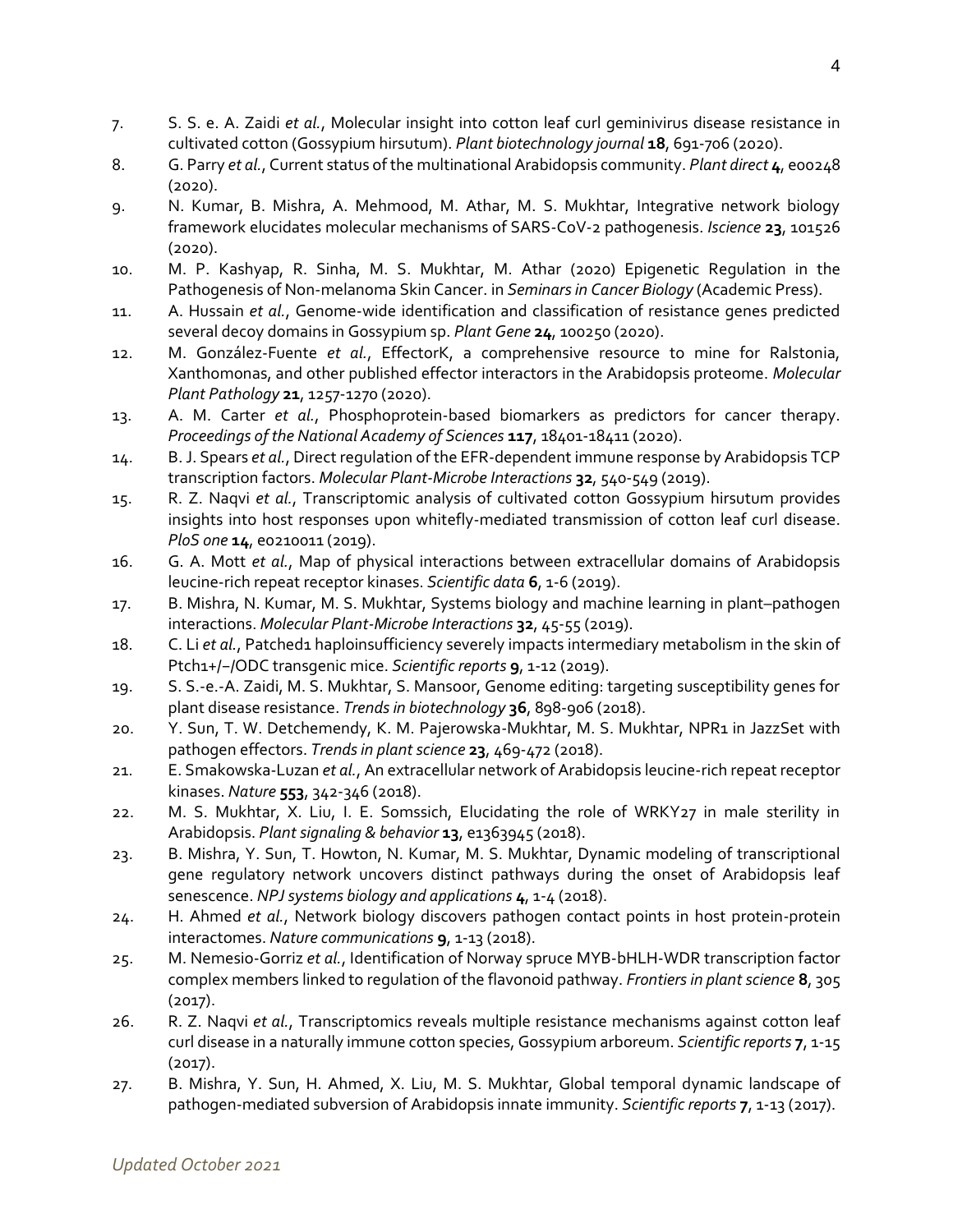- 28. J. Lopez, M. S. Mukhtar, "Mapping protein-protein interaction using high-throughput yeast 2 hybrid" in Plant Genomics. (Humana Press, New York, NY, 2017), pp. 217-230.
- 29. P. J. Zwack *et al.*, Cytokinin response factor 6 represses cytokinin-associated genes during oxidative stress. *Plant Physiology* **172**, 1249-1258 (2016).
- 30. E. J. Washington *et al.*, Pseudomonas syringae type III effector HopAF1 suppresses plant immunity by targeting methionine recycling to block ethylene induction. *Proceedings of the National Academy of Sciences* **113**, E3577-E3586 (2016).
- 31. M. S. Mukhtar, M. E. McCormack, C. T. Argueso, K. M. Pajerowska-Mukhtar, Pathogen tactics to manipulate plant cell death. *Current Biology* **26**, R608-R619 (2016).
- 32. M. E. McCormack, J. A. Lopez, T. H. Crocker, M. S. Mukhtar, Making the right connections: network biology and plant immune system dynamics. *Current Plant Biology* **5**, 2-12 (2016).
- 33. Z. Afzal, T. Howton, Y. Sun, M. S. Mukhtar, The roles of aquaporins in plant stress responses. *Journal of developmental biology* **4**, 9 (2016).
- 34. J. A. Lopez, Y. Sun, P. B. Blair, M. S. Mukhtar, TCP three-way handshake: linking developmental processes with plant immunity. *Trends in plant science* **20**, 238-245 (2015).
- 35. S. Kamoun *et al.*, The Top 10 oomycete pathogens in molecular plant pathology. *Molecular plant pathology* **16**, 413-434 (2015).
- 36. T. Howton, Y. A. Zhan, Y. Sun, M. S. Mukhtar, Intrinsically disordered proteins: controlled chaos or random walk. *International Journal of Plant Biology* **6** (2015).
- 37. S. de Vries *et al.*, Heterotrimeric G–proteins in Picea abies and their regulation in response to Heterobasidion annosum sl infection. *BMC plant biology* **15**, 1-15 (2015).
- 38. R. Weßling *et al.*, Convergent targeting of a common host protein-network by pathogen effectors from three kingdoms of life. *Cell host & microbe* **16**, 364-375 (2014).
- 39. J. P. Tully *et al.*, Expression-based network biology identifies immune-related functional modules involved in plant defense. *BMC genomics* **15**, 1-14 (2014).
- 40. C. C. Garbutt, P. V. Bangalore, P. Kannar, M. Mukhtar, Getting to the edge: protein dynamical networks as a new frontier in plant–microbe interactions. *Frontiers in plant science* **5**, 312 (2014).
- 41. K. M. Pajerowska-Mukhtar, D. K. Emerine, M. S. Mukhtar, Tell me more: roles of NPRs in plant immunity. *Trends in plant science* **18**, 402-411 (2013).
- 42. M. S. Mukhtar, Engineering NLR immune receptors for broad-spectrum disease resistance. *Trends in plant science* **18**, 469-472 (2013).
- 43. A. A. Moreno *et al.*, IRE1/bZIP60-mediated unfolded protein response plays distinct roles in plant immunity and abiotic stress responses. *PLoS One* **7**, e31944 (2012).
- 44. L. E. Duffee *et al.*, Eukaryotic endoplasmic reticulum stress sensing mechanisms. *Advances in Life Sciences* **2**, 148-155 (2012).
- 45. D. A. Baltrus *et al.*, The molecular basis of host specialization in bean pathovars of Pseudomonas syringae. *Molecular plant-microbe interactions* **25**, 877-888 (2012).
- 46. M. S. Mukhtar *et al.*, Independently evolved virulence effectors converge onto hubs in a plant immune system network. *science* **333**, 596-601 (2011).
- 47. K. Klopffleisch *et al.*, Arabidopsis G‐protein interactome reveals connections to cell wall carbohydrates and morphogenesis. *Molecular systems biology* **7**, 532 (2011).
- 48. A. I. M. Consortium, Evidence for network evolution in an Arabidopsis interactome map. *Science* **333**, 601-607 (2011).
- 49. D. A. Baltrus *et al.*, Dynamic evolution of pathogenicity revealed by sequencing and comparative genomics of 19 Pseudomonas syringae isolates. *PLoS pathog* **7**, e1002132 (2011).
- 50. D. Baltrus, M. Nishimura, A. Romanchuk, J. Chang, M. Mukhtar, Dynamic Evolution of Pathogenicity Revealed by Sequencing and. (2011).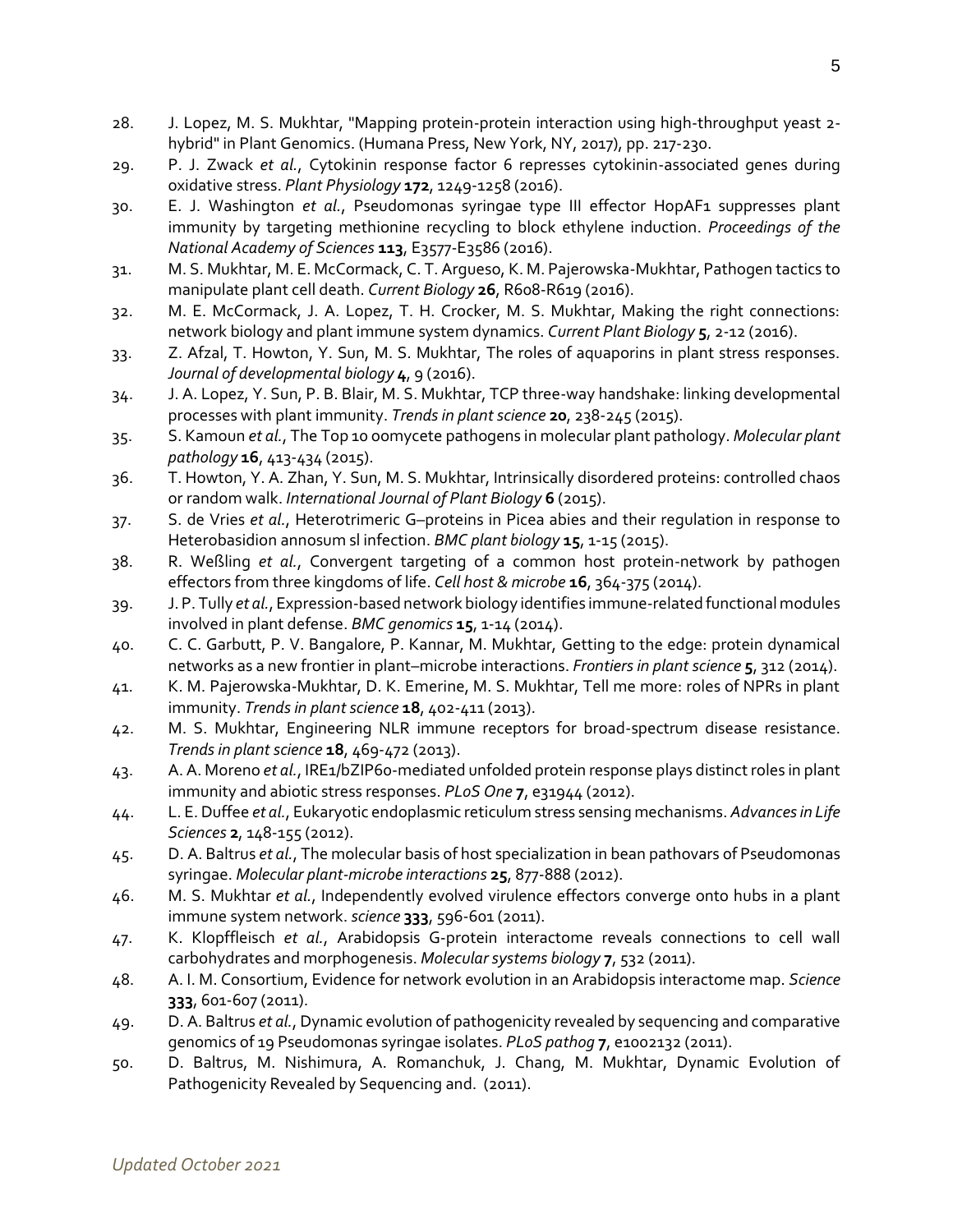- 51. M. S. Mukhtar, M. T. Nishimura, J. Dangl, NPR1 in plant defense: it's not over'til it's turned over. *Cell* **137**, 804-806 (2009).
- 52. K. M. Pajerowska-Mukhtar *et al.*, Natural variation of potato allene oxide synthase 2 causes differential levels of jasmonates and pathogen resistance in Arabidopsis. *Planta* **228**, 293-306 (2008).
- 53. M. S. Mukhtar, L. Deslandes, M. C. Auriac, Y. Marco, I. E. Somssich, The Arabidopsis transcription factor WRKY27 influences wilt disease symptom development caused by Ralstonia solanacearum. *The Plant Journal* **56**, 935-947 (2008).
- 54. B. Ülker, M. S. Mukhtar, I. E. Somssich, The WRKY70 transcription factor of Arabidopsis influences both the plant senescence and defense signaling pathways. *Planta* **226**, 125-137 (2007).
- 55. M. S. Mukhtar, M.-u. Rahmanw, Y. Zafar, Assessment of genetic diversity among wheat (Triticum aestivum L.) cultivars from a range of localities across Pakistan using random amplified polymorphic DNA (RAPD) analysis. *Euphytica* **128**, 417-425 (2002).
- 56. T. Khan, M. Saeed, M. Mukhtar, A. Khan, Assesment of variation for salinity tolerance in some hybrids of cotton (Gossypium hirsutum L.). *Int J Agric Biol* **3**, 167-170 (2001).
- 57. T. Khan, M. Saeed, M. Mukhtar, A. Khan, Salt tolerance of some cotton hybrids at seedling stage. *Int. J. Agri. Biol* **3**, 188-191 (2001).
- 58. M. S. Mukhtar, T. M. Khan, Estimation of heterosis for yield and yield components in cotton (Gossypium hirsutum L.). *Pakistan Journal of Biological Sciences (Pakistan)* (2000).
- 59. M. Mukhtar, T. Khan, A. Khan, Genetic analysis of yield and yield components in various crosses of cotton (Gossypium hirsutum L.). *Int. J. Agric. Biol* **2**, 258-260 (2000).
- 60. M. Mukhtar, T. Khan, A. Khan, Gene action study in some fibre traits in cotton (Gossypium hirsutum L.). *Pak. J. Bio. Sci* **3**, 1609-1611 (2000).
- 61. T. MSMukhtar, M. ASKhan, K. MKRiaz, Diallel Analysis of some Important Fibre Characteristics of Gossypium hirsutum L. (2000).
- 62. S. Mansoor *et al.*, Widespread occurrence of cotton leaf curl virus on radish in Pakistan. *Plant Disease* **84**, 809-809 (2000).

## **CONFERENCE PAPERS AND INVITED ORAL PRESENTATIONS (UPDATED IN JAN 2020)**

- 1. **Mukhtar MS.** Organized and chaired the workshop at Plant and Animal Genome meeting, San Diego, Jan 2020
- 2. **Mukhtar MS.** Invited speaker (oral presentation) at Plant and Animal Genome Meeting, San Diego, Jan 2020
- 3. **Mukhtar MS.** Invited speaker (oral presentation) at Texas A&M, October 2019
- 4. **Mukhtar MS.** Invited speaker (oral presentation) at Mississippi State University (Plant pathology department), October 2019
- 5. **Mukhtar MS.** Invited speaker at Texas State University, October 2018
- 6. **Mukhtar MS.** Invited speaker (oral presentation) at Mississippi State University (Biochemistry department), October 2019
- 7. **Mukhtar MS.** Invited speaker (oral presentation) at the International Society of Plant Microbe Interactions, Glasgow, UK, July 2019
- 8. **Mukhtar MS.** Invited speaker (oral presentation) at the Univ. of Toronto at Scarborough, June 2019
- 9. **Mukhtar MS.** Invited speaker (oral presentation) at Finding Your Inner Modeler-3 sponsored by NSF, June 2019
- 10. **Mukhtar MS.** Invited speaker (oral presentation) and chair for SS-ASPB meeting at Clemson, March 2019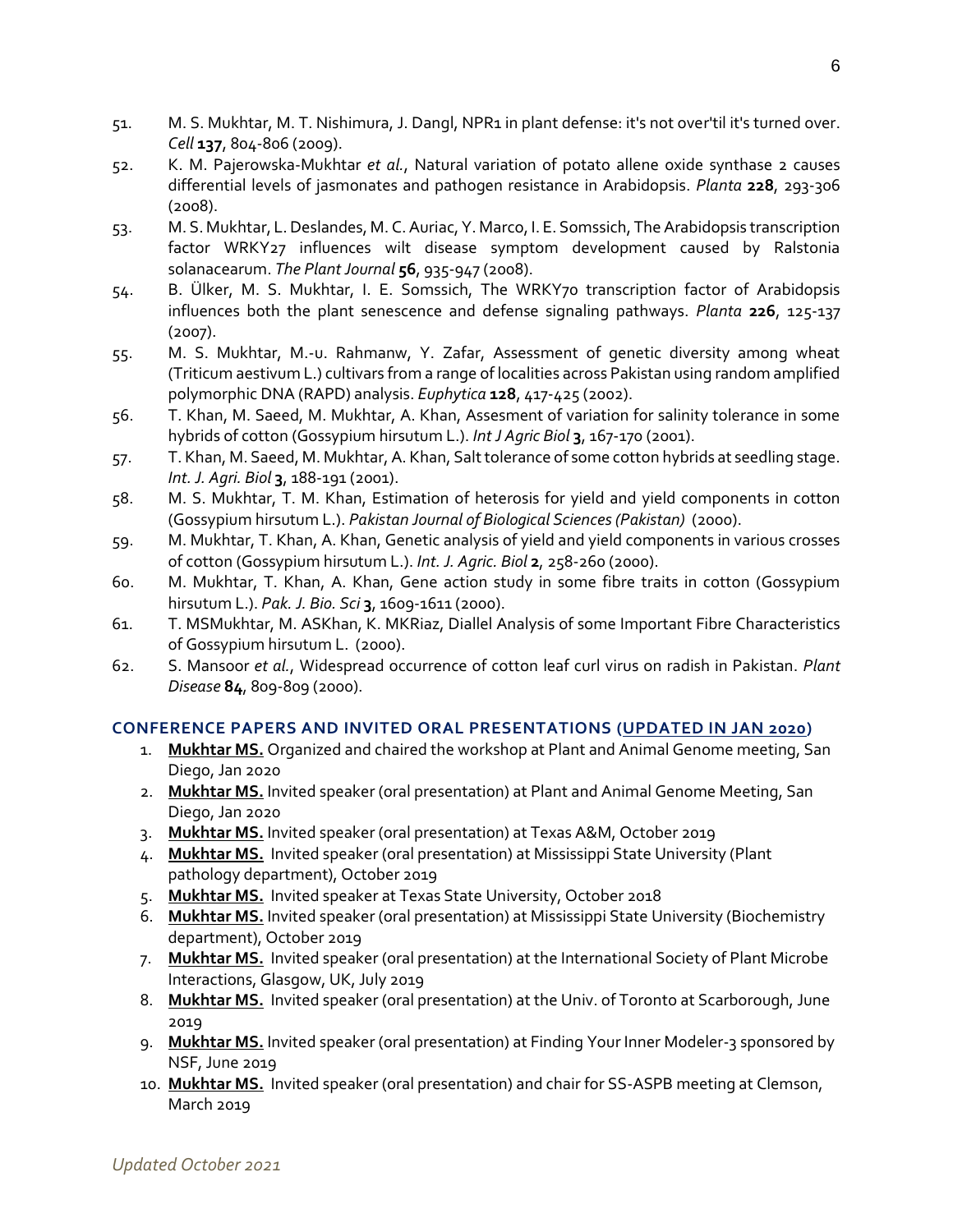- 11. **Mukhtar MS.** Invited speaker (oral presentation) at the Plant-pathology symposium at UNC, September 2019
- 12. Nukhtar MS. Invited speaker at the 1<sup>st</sup> international Plant Systems Biology meeting, Roscoff, France, September 2018
- 13. **Mukhtar MS.** Invited speaker at the University of Toronto, Cell and Systems Biology department, July 2018
- 14. **Mukhtar MS** Organized a symposium on "Big Data; next frontiers in plant sciences" at the southern section of American Society of Plant Biologists (SS-ASPB) meeting, New Orleans, March 2018.
- 15. **Mukhtar MS** Invited speaker at the southern section of American Society of Plant Biologists (SS-ASPB) meeting, New Orleans, March 2018.
- 16. **Mukhtar MS.** Invited speaker at the Biochemistry and Molecular Genetics Department at UAB, September 2017
- 17. **Mukhtar MS.** Invited speaker and travel grant awardee at the American Society of Plant Biologists (ASPB) meeting, Honolulu, HI, July 2017.
- 18. **Mukhtar MS.** Keynote speaker and travel awardee for International Workshop on Applications of Computational Biology in Biotechnology at National Institute for Biotechnology and Genetic Engineering (NIBGE), July 2017.
- 19. **Mukhtar MS.** Organizer; Southern Section of American Society of Plant Biologists (SS-ASPB) meeting, Orlando FL, April 2017.
- 20. **Mukhtar MS.** Invited speaker at the Plant and Animal Genome Meeting, San Diego (PAG) January 2017.
- 21. **Mukhtar MS.** Invited speaker at the University of West Alabama, Biology departmental seminar (Fall 2016).
- 22. **Mukhtar MS.** Invited speaker, American Society of Plant Biologists Southern Section, Denton, Texas (March-April 2016)
- 23. Mukhtar MS. Invited speaker, 11<sup>th</sup> US-Japan workshop on Plant-Pathogen Interactions, Takamatsu, Japan (October 2015). *Conference held every five years*
- 24. **Mukhtar MS.** Invited speaker and chair of Bioinformatics session, American Society of Plant Biologists, Minneapolis MN (July 2015)
- 25. **Mukhtar MS.** Infrastructure and Training to Bring Next-generation Sequence (NGS) Analysis Into Undergraduate Education, Maryland (July 2015)
- 26. **Mukhtar MS.** Invited speaker, American Society of Plant Biologists Southern Section, Mobile AL (March 2015)
- 27. Mukhtar MS. Speaker at the 112<sup>th</sup> Annual Meeting of The Southern Association of Agricultural Scientists Biochemistry and Biotechnology Division, Atlanta, GA (Feb 2015)
- 28. **Mukhtar MS** Speaker at the 111<sup>th</sup> Annual Meeting of The Southern Association of Agricultural Scientists Biochemistry and Biotechnology Division, Dallas, TX. (Feb 2014)
- 29. **Mukhtar MS.** JCVI Plant Bioinformatics workshop, Maryland (June 2014)
- 30. **Mukhtar MS.** Invited speaker at the Auburn University Biology departmental seminar (Fall 2014).
- 31. **Mukhtar MS.** Speaker at the Creativity workshop held by School of Public Health and the UAB Nutrition and Obesity Research Center (NORC) (Jan 2013).
- 32. **Mukhtar MS.** Making the right connections; How to get the edge in network biology. University of Alabama, Tuscaloosa (February 15-16, 2013) (job talk)
- 33. **Mukhtar MS.** Systems biology of plant-microbe interactions. University of North Dakota (February 27-28, 2013) (job talk)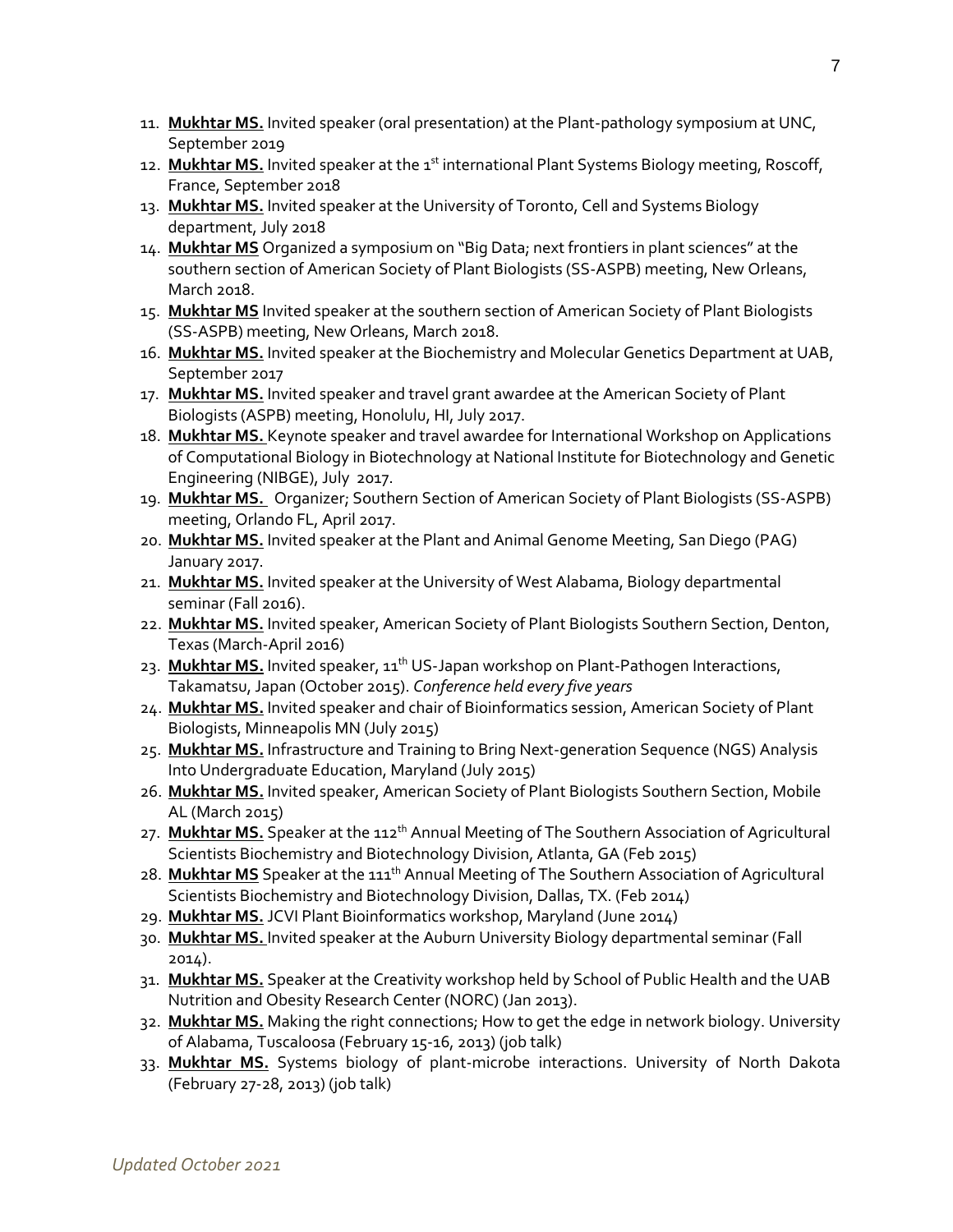- 34. **Mukhtar MS.** Bioinformatics approaches to understand host-pathogen interactions. Kansas State University (February 06-08, 2013) (job talk)
- 35. **Mukhtar MS.** Cutting to the edge in network biology. Iowa State University (January 08-09, 2013) (job talk)
- 36. **Mukhtar MS.** Future of Genomics and Bioinformatics. Stillman College, Tuscaloosa, AL (November 01, 2012).
- 37. **Mukhtar MS.** Making the right connections: Systems Biology of Arabidopsis Innate Immunity. University of Texas at Tyler (October 11-12, 2012) (job talk)
- 38. **Mukhtar MS.** Innate Immune Systems of Arabidopsis and Grapes. University of California at Davis (February 22-23, 2012) (job talk)
- 39. **Mukhtar MS.** Systems Biology of Arabidopsis Innate Immunity. Host-Microbe Interactions Workshop for the Plant and Animal Genome XX Conference (January 14-18, 2012).
- 40. **Mukhtar MS.** Understanding the Complexity of Complex Immune Systems. Phi Sigma Seminar series, University of Alabama at Birmingham (2011).
- 41. **Mukhtar MS.** Systems Biology of Plant Innate Immunity. Genomics and Genetics Seminar series, University of Alabama at Birmingham (2011).
- 42. **Mukhtar MS.** Independently evolved virulence effectors converge onto cellular hubs in a plant immune system network. University of Arizona at Tucson (2010).
- 43. **Mukhtar MS**, Chang J, Nishimura M, Boxem M, Dreze M, Hill D, Ecker J, Vidal M, and Dangl JL. Towards a bacterial effector-Arabidopsis target protein-protein interaction network. 19<sup>th</sup> International Conference on Arabidopsis Research, Montreal, Canada (2008).
- 44. **Mukhtar MS** and Dangl JL.Generating the first plant immune interactome map. Duke University, Durham, NC, USA (2008).
- 45. **Mukhtar MS** and Dangl JL. Towards a bacterial effector-Arabidopsis target protein-protein interaction network. Dana Farber Cancer Institute, Boston, MA, USA (2008).
- 46. **Mukhtar MS** and Somssich IE. Role of AtWRKY27 in disease resistance: MPIZ Annual Conference (2005).
- 47. **Mukhtar MS** and Somssich IE. Dissecting the functions of WRKY transcription factors in disease resistance. MPIZ Annual Conference (2004).

## **POSTER PRESENTATIONS (UPDATED IN 2019)**

- **1.** Mishra B and **Mukhtar MS**. Network Biology to identify pathogen targets in rice. MPMI meeting, Glasgow, UK, July 2019
- **2.** Mishra B, M. Athar and **Mukhtar MS**. Dynamic Transcriptional Regulatory Network Modeling in skin upon treatment with diverse arsenicals. CounterACT meeting New York, June 2019
- **3.** Howton TC and **Mukhtar MS**. The Exploitation of the Glyoxylate Cycle in Arabidopsis thaliana by *Pseudomonas syringae* for Glucose Procurement. The southern section of American Society of Plant Biologists (SS-ASPB) meeting, Clemson University, March 2019
- **4.** Sun Y and **Mukhtar MS**. Unraveling the role of ATVI2 in the Establishment of Plant Disease Susceptibility. The Southern Section of American Society of Plant Biologists (SS-ASPB) meeting, Clemson University, March 2019 Detechemendy T and **Mukhtar MS**. Pathogen Effector and Receptor Kinase Interaction Screening Reveals Novel Innate Immune System Players. The Southern Section of American Society of Plant Biologists (SS-ASPB) meeting, Clemson University, March 2019
- **5.** Mishra B and **Mukhtar MS**. Dynamic Transcriptional Regulatory Network Modeling in Senescence. The Southern Section of American Society of Plant Biologists (SS-ASPB) meeting, Clemson University, March 2019
- **6.** Kumar N and **Mukhtar MS**. Multidimensional Data and Multiple Problems. The southern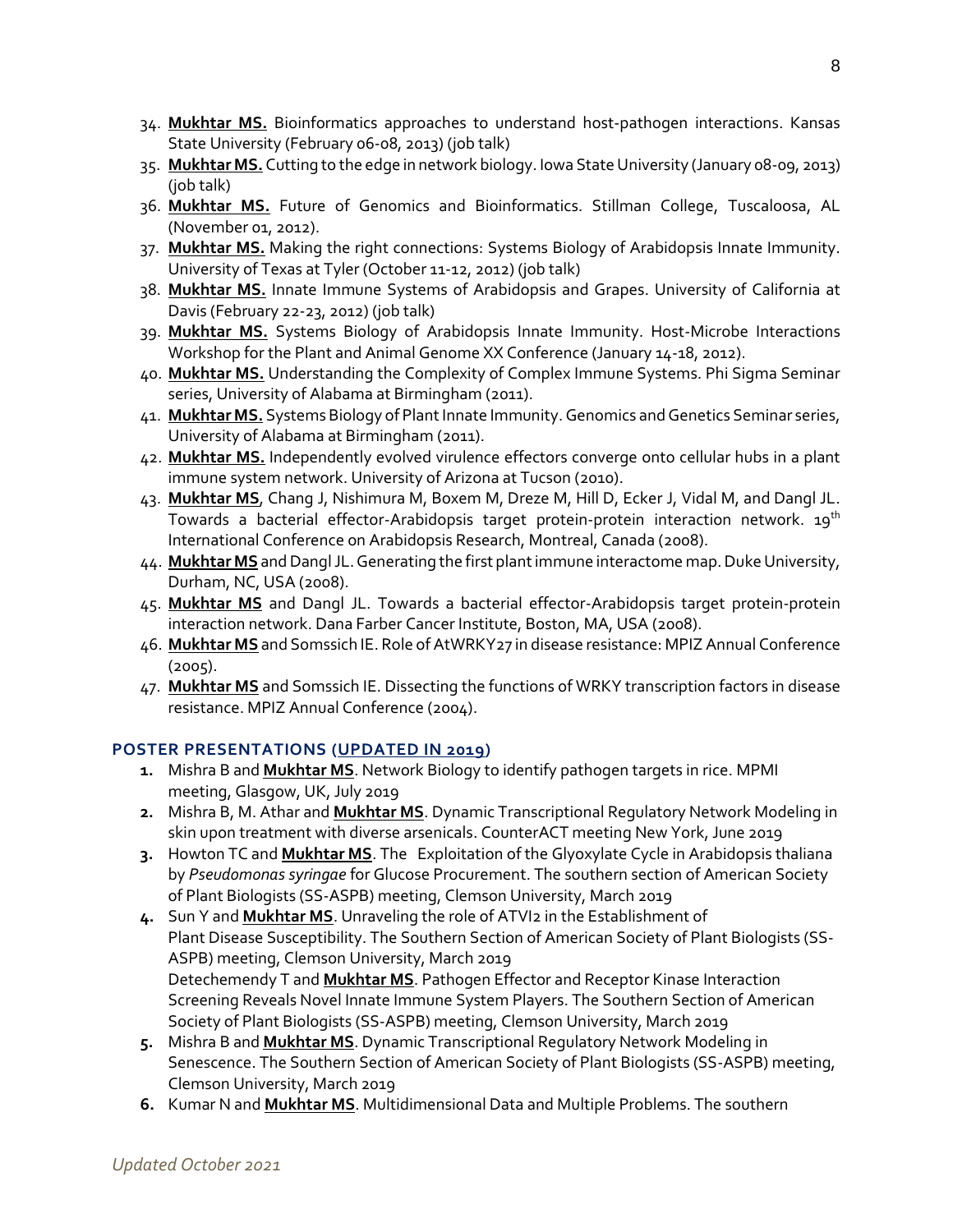section of American Society of Plant Biologists (SS-ASPB) meeting, Clemson University, March 2019

- **7. Mukhtar MS**. Dynamic regulatory network in leaf senescence. American Society for plant Biologists, Montreal, Canada (July 2018).
- **8.** Howton TC and **Mukhtar MS**. The Exploitation of the Glyoxylate Cycle in Arabidopsis thaliana by *Pseudomonas syringae* for Glucose Procurement. The southern section of American Society of Plant Biologists (SS-ASPB) meeting, New Orleans, March 2018
- **9.** Sun Y and **Mukhtar MS**. Unraveling the role of ATVI2 in the Establishment of Plant Disease Susceptibility. The Southern Section of American Society of Plant Biologists (SS-ASPB) meeting, New Orleans, March 2018
- **10.** Detechemendy T and **Mukhtar MS**. Pathogen Effector and Receptor Kinase Interaction Screening Reveals Novel Innate Immune System Players. The Southern Section of American Society of Plant Biologists (SS-ASPB) meeting, New Orleans, March 2018
- **11.** Mishra B and **Mukhtar MS**. Dynamic Transcriptional Regulatory Network Modeling in Senescence. The Southern Section of American Society of Plant Biologists (SS-ASPB) meeting, New Orleans, March 2018
- **12.** Kumar N and **Mukhtar MS**. Multidimensional Data and Multiple Problems. The southern section of American Society of Plant Biologists (SS-ASPB) meeting, New Orleans, March 2018
- **13.** Howton TC and **Mukhtar MS**. Citrate synthase pathways in leaf senescence. Arabidopsis meeting (ICAR) at St. Louis, Missouri (June 19-23), 2017
- **14.** Sun Y and **Mukhtar MS**. Vacuolar Invertase in plant susceptibility. Arabidopsis meeting (ICAR) at St. Louis, Missouri (June 19-23), 2017
- **15.** Dawson A and **Mukhtar MS.** University of West Alabama's 6th Annual Undergraduate Research Symposium in March 2017.
- **16.** Zwack P, Clercq ID, Howton TC, Hallmark HT, Hurny A, Benkova E, **Mukhtar MS,** Breusegem FV, Rashotte AM. Arabidopsis CYTOKININ RESPONSE FACTOR 6 Represses Cytokinin-Associated Genes during Oxidative Stress to Promote Tolerance. IPGSA (International Plant Growth Substances Association), Toronto, Canada.
- **17. Mukhtar MS.** Pathogens target inner layers of the host network as a virulence strategy. Molecular Plant Microbe Interactions (held once in two years), Portland, OR. July 2016.
- **18.** Howton T.C. and **Mukhtar MS. "Fosmid Clonal Library Used to Screen for A Novel Variant of**  FCGR2B". 92<sup>th</sup> Annual Meeting of Alabama Academy of Science, Livingston, AL (2015)
- **19.** Howton T.C. and **Mukhtar MS.** Manipulation of the Glyoxylate Cycle by Bacterial Pathogens to Acquire Nutrients" Poster presentation at the Southern Section- American Society of Plant Biologists (2015)
- **20.** Blair PB and **Mukhtar MS.** Roles of TCP proteins in plant immunity. Poster presentation at the Southern Section- American Society of Plant Biologists (2015)
- **21.** Sun Y and **Mukhtar MS.** Identification and characterization of bottleneck proteins in the plant immune system. Poster presentation at the Southern Section- American Society of Plant Biologists (2015)
- **22.** Howton T.C. and **Mukhtar MS.**: "Fosmid Clonal Library Used to Screen for A Novel Variant of FCGR2B". CAMAC Research Day, 2014
- **23.** Sun Y and **Mukhtar MS**. The roles of glucose in bacterial resistance. 111th annual meeting of Southern Association of Agricultural Scientists, Dallas, TX. 2014
- **24.** Kannar P, Liu M and **Mukhtar MS.** Endoplasmic reticulum stress. Alabama Academy of Sciences annual meeting (2013)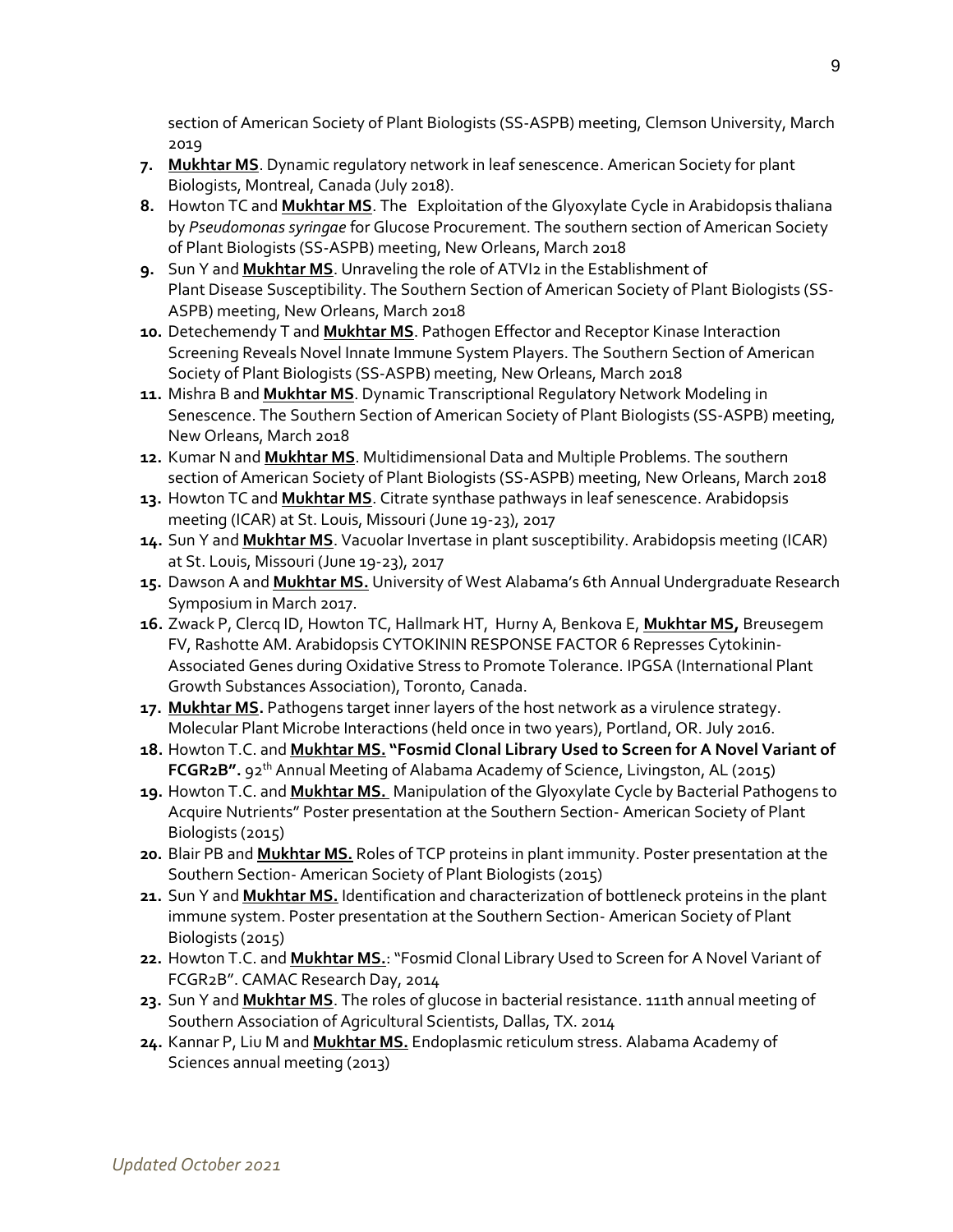Garbutt C, **Mukhtar MS** and Kimberly R. Understanding the Regulatory Mechanisms of Fragment Crystallizable Gamma Receptor IIB in Rheumatoid Arthritis. 2nd Spring Immunology Symposium (June 22-23 2013)

- **25.** Garbutt C and **Mukhtar MS.** Construction of the First Human Autoimmune Network. Alabama Academy of Sciences (2013)
- **26.** Chang A and **Mukhtar MS.** National Bioethics Conference, Loyola University in Chicago, 2013
- **27.** Ptacek T.S., **Mukhtar MS**., et. al. A novel variant of FCGR2B is a risk factor for SLE. 2nd Spring Immunology Symposium (June 22-23 2013)
- **28.** Liu M and **Mukhtar MS.** Endoplasmic reticulum stress. 11th Annual University of Alabama System Honors research Conference (2012)
- **29.** Garbutt C and **Mukhtar MS.** Revamping the Therapeutic Approach for Patients Diagnosed with Autoimmune Diseases. 11th Annual University of Alabama System Honors research Conference (2012)
- **30.** Epple P, McDonald N, Wiley K, **Mukhtar MS**, Wessling R, Panstruga R, Braun P, Schulze-Lefert P, Dangl J. Effectors from diverse pathogens target a limited set of Arabidopsis proteins. 30th New Phytologist Symposium. Immunomodulation by plant-associated organisms (2012)
- **31.** Garbutt C and **Mukhtar MS.** Revamping the Therapeutic Approach for Patients Diagnosed with Autoimmune Diseases. UAB EXPO (2012)
- **32.** Garbutt C and **Mukhtar MS.** Understanding the regulatory mechanisms of FCGR2 in autoimmune diseases. National Collegiate Honors Conference (2012)
- **33.** Liu M and **Mukhtar MS**. Endoplasmic reticulum stress. UAB EXPO (2012)
- 34. Mukhtar MS. Pathogens perturb host intercellular host networks to cause disease. 23rd International Conference on Arabidopsis Research, Vienna, Austria (July 2012)
- **35.** Carvunis A, **MS Mukhtar**, et al. Understanding plant-microbe interactions: Plant immune system function and rhizosphere metagenomics. 22<sup>nd</sup> International Conference on Arabidopsis Research (2011)
- **36.** Braun B, Carvunis A, **MS Mukhtar**, et al. Insights into Systems Organization, Network Evolution, and Pathogen Attack from a High-Quality Arabidopsis Interactome Network Map. 22<sup>nd</sup> International Conference on Arabidopsis Research (2011)
- **37.** Carvunis A, **MS Mukhtar**, et al. Independently evolved virulence effectors converge onto cellular hubs in a plant immune system network. CSHL Network Biology Meeting (2011)
- **38. Mukhtar MS**, et al. Towards a bacterial effector-Arabidopsis target protein-protein interaction network. 14<sup>th</sup> International Congress on Molecular Plant-Microbe Interactions, Quebec City, Canada (2009)
- **39. Mukhtar MS**, Deslandes L, Auriac MC, Marco, Y and Somssich I. WRKY27-dependent communication between the phloem and xylem determines tolerance towards Ralstonia solanacearum. 19<sup>th</sup> International Conference on Arabidopsis Research, Montreal, Canada (2008)
- **40. Mukhtar MS** and Dangl JL. Towards the first draft of host-pathogen interaction network. 7th Annual ORFeome Meeting: ORFeomes and Systems; The Conference Center at Harvard Medical School, Boston, MA, USA (2007)
- **41.** Birkenbihl R, **Mukhtar MS** and Somssich I. The role of WRKY transcription factors in plant innate immunity. 18th International Conference on Arabidopsis Research, Beijing, China (2007)
- 42. Mukhtar MS and Dangl JL. 6<sup>th</sup> Annual ORFeome Meeting: ORFeomes and Systems. The Conference Center at Harvard Medical School, Boston, MA, USA (November 15 - 18, 2006)
- **43. Mukhtar MS**, Deslandes L, Marco Y and Somssich IE. AtWRKY27; a gene involved in altered Ralstonia solanacearum disease response in Arabidopsis. 12<sup>th</sup> International Congress on Molecular Plant-Microbe Interactions, Merida, Mexico (2005)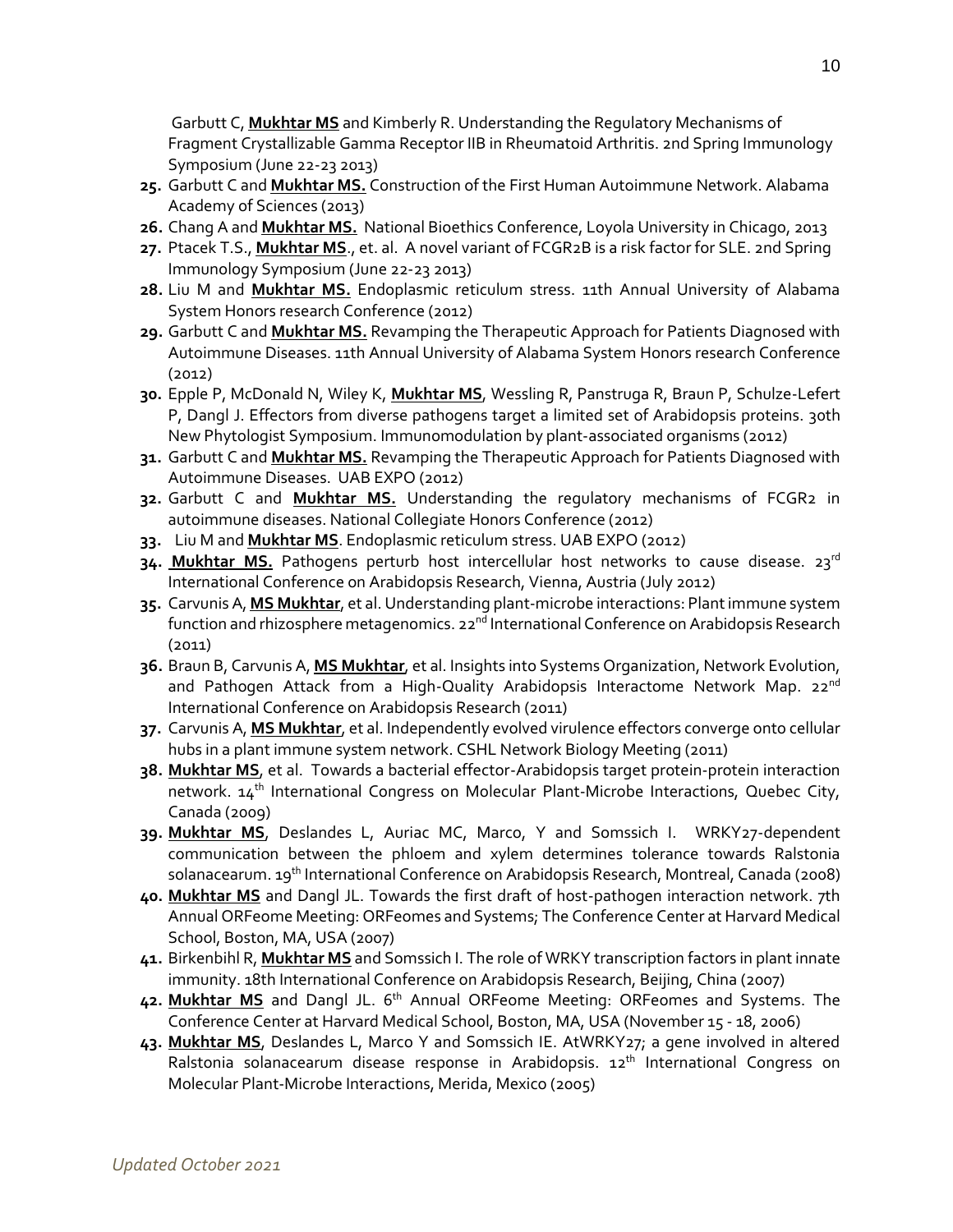#### **TEACHING**

Dr. S. Mukhtar firmly believes that teaching is an exciting and integral component of students' academic endeavors, and he is strongly committed to excellence in teaching at various levels.

### **A. FORMAL CLASSROOM INSTRUCTION**

**Existing courses modified: 1**

## **BY210/501 Genetics/Genetics for Teachers (10 semesters), 3 credit hours, (Avg. regular class size: ~150; Avg. IDEA score: 4.23)**

BY210 provides an introduction to: (a) molecular genetic technologies, (b) principles and mechanisms of inheritance, (c) structure, action and regulation of genes, (d) applications of modern molecular genetic technology to human health and agriculture and (e) necessary background for upper-level courses in molecular genetics, cell biology and evolution. Large enrollment class (150+).

#### **New courses developed: 4**

## **BY434/634/734 Functional Genomics & Systems Biology, (7 semesters), 3 credit hours, (Avg. class size: ~25; Avg. IDEA score 4.5)**

I designed and developed BY434/734 to augment UAB's Department of Biology curriculum with a modern topic class that is targeted to advanced Bio-majors as well as an interdisciplinary audience. It covers state-of-the-art high throughput and novel, experimental and computational 3 with knowledge on experimental perturbation of genomes, gene regulatory networks, comparative genomics, and evolution, as well as basic bioinformatics. This course is a combination of text-based lectures, computer exercises, and discussions of the current literature relevant to Functional Genomics and Systems Biology.

**BY211 Genetics for Honors (1 semester), 3 credit hours, (Avg. class size: ~27; Avg. IDEA score 4.7)** BY211 (Genetics for Honors) is designed to provide active learning and in-depth knowledge in genetics as well as and hands-on bioinformatics training in a dynamic online environment to Honors students.

## **1- Team-Based Learning (TBL) and flipped classroom:**

Team-Based Learning (TBL) using small group exercises has been proven to be very effective in students' engagement in a fast-paced environment. Due to COVID-19 pandemics, it was difficult to work hand-inhand as a team in a physical classroom. However, TBL was possible in the virtual environment. We employed a flipped classroom instructional strategy. Specifically, I used a 'flipped classroom' approach, where students completed pre-class introductory tasks to prepare them for in-class, problem-solving activities. The students were expected to grasp the lecture material at home while engaging in concepts in the classroom with the guidance of the professor. The in-class activities require students to collaborate and responsibly contribute to the learning process. Let me give you an example of how this might look like when we did this remotely. To learn complex scientific concepts of genetics, all the lectures were prerecorded with audio-narration and captions ahead of time and uploaded to Canvas before the start of each lecture. Also, relevant graphics, animations, and videos were provided. In the synchronous class meetings, however, the instructor divided the class into five break-out room Zoom sessions (five students in each group) followed by group presentation to the class or doing worksheets pertinent to the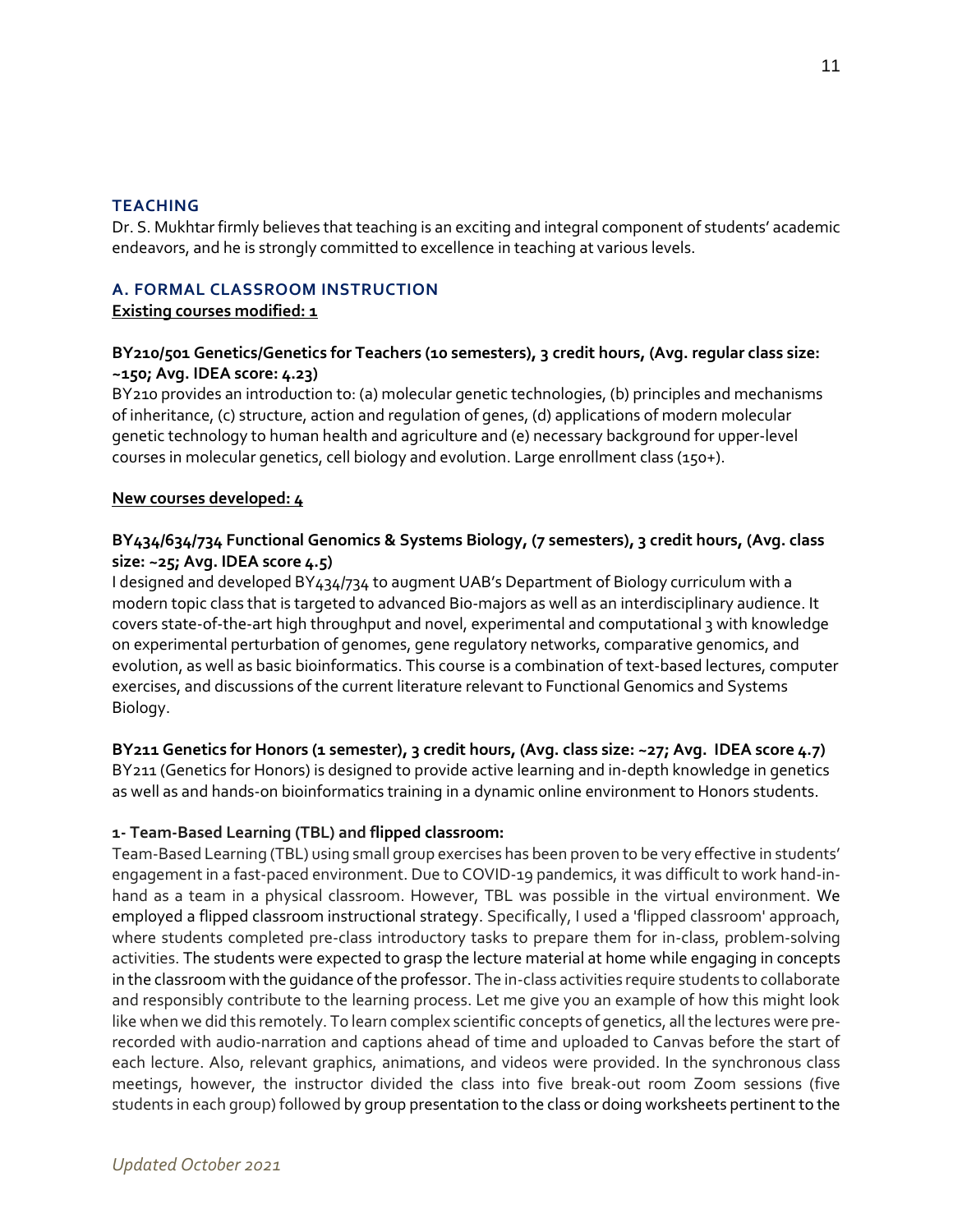topics under study. The instructor supervised the Zoom sessions by switching from group to group, resolve any difficulties or issues, and monitor the progress of the completion of teamwork. This session was up to 45 to 60 minutes. The remaining time of the lecture was used to review/present the material covered for that lecture. Again, students participated in discussion and presentation sessions.

## **2- Design of special projects**

To provide Honors students with a rich educational experience that is not typically covered in the standard BY210 curriculum, I have designed two additional, substantial projects for BY211. Students were asked to work in small groups as defined above in the virtual world to solve real-world geneticsrelated problems. In my expert view, the entire course contents can be provided if the students complete the following two projects.

- I. **The genetic basis of cystic fibrosis (CF):** CF is a genetic disease that affects the lungs and digestive system, and thick and sticky mucus produced by the body produces can clog the lungs and obstruct the pancreas. Moreover, it also affects fertility in both men and women, and cause chronic infection. Given that CF is caused by a defective *CFTR* gene that can have can be caused by more than 1,700 different mutations in the CFTR gene, studying this gene can provide a wealth of genetics. It includes chromosomes, gene, DNA replication, mutations, and their types, gene structure, splice variants, transcription, translation, gene regulation, protein folding, protein structural biology, protein/transporter function, ion transport and their function in the body, pathophysiology including bacterial infection, recessive inheritance patterns in human in Mendelian fashion and other genetics-based inheritance, antibiotics, and drug targets, etc. Moreover, the students got familiarized with bioinformatics tools and databases including DNA alignment, Genome-Wide Association Study (GWAS), etc.
- II. **Design of CRISPR-Cas based genetic engineering:** CRISPR-Cas (clustered regularly interspaced short palindromic repeats)-Cas protein-based gene editing can be applied to both agriculture and medicine. Specifically, in agriculture, it is applied to farming industries to engineer probiotic cultures and to immunize industrial cultures as well as crop improvement. In medicine, this technology has been used to target cancer-related genes. Moreover, students can learn viralbacterial relationships, evolution, and co-evolution, acquired immunity, *in vitro* DNA replication, and DNA cloning and sequencing techniques. Students were asked to design individual CRISPR projects. They also got familiarized with side effects (off-targets) of genetic engineering as well as with bioethics using the recent cloning in humans.

## **BY689/789 Seminar in Genomics (1 semester), 1 credit hour (Avg. class size: ~20; Avg. IDEA score 4.4**)

BY689/789 is designed to refine and extend students' fluency (both verbal and written) in genetic concepts and techniques. Through the dissection of research papers on diverse genetics/genomics aspects, students learn how to critically think about experimental designs. Students also learn how to devise and propose hypothetical experiments to address unanswered questions in genetics/genomics. They can also appreciate the peer review process through critiquing the peer-reviewed papers.

## **BY215 Introduction to Genomics (online format; the course is cataloged but to-be-scheduled)**

This course will feature basic and introductory concepts in –omics, sequencing technologies, applications in prokaryotes and eukaryotes, particularly the human genome. Moreover, we will also discuss how the next generation sequencing information can apply to human health, agriculture and ecology. Key concepts of computing and data science will also be introduced. This will also include basic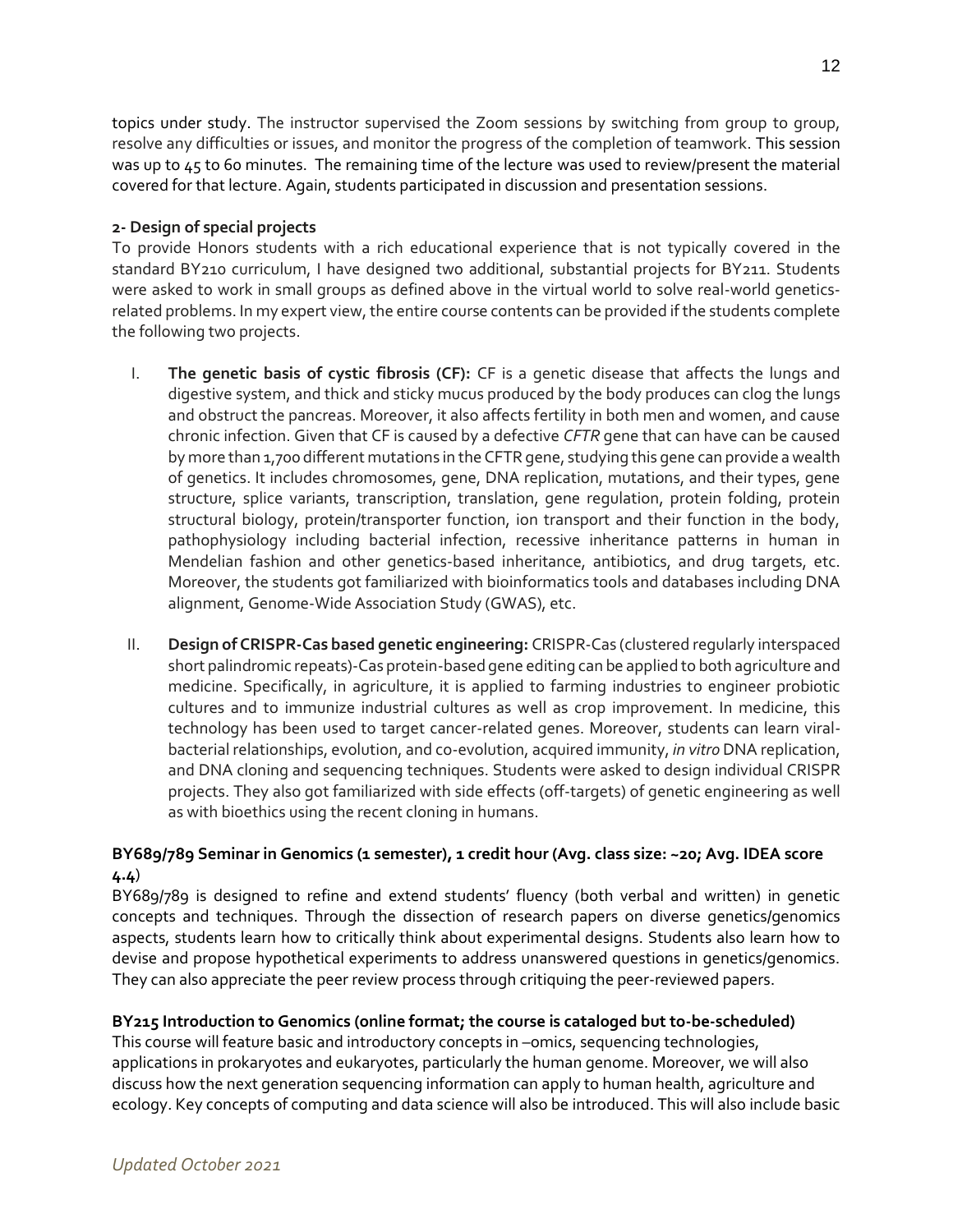bioinformatics and bioinformatics tools in handling and management of genomic data. The course will include the following topics:

- Genomics: an introduction to genomics
- Introduction to the development of omics technologies
- History of genome projects
- Prokaryotic and Eukaryotic Genome
- From Genes to Phenotypes
- Genome Sequencing and its applications
- The Human Genome Project
- Gene finding
- Promoter identification
- Prediction of protein structure and gene function
- Genome Variations
- Applications of Sequencing
- QTL and GWAS
- Comparative and evolutionary genomics
- Paralogous and orthologous genes
- Phylogenetic tree
- Synonymous and non-synonymous substitution
- RNA-seq
- Bioinformatics: Introduce to common techniques and algorithms used in genomic analysis, sequencing assembly, mining databases for genetic, transcriptional, and protein-based information, including an introduction to web-based tools

#### **Other courses taught: 3**

GBS723-Model Organisms in Genetics (Avg. class size: ~16; Avg. IDEA score: N/A) BY397-Advanced Directed Readings (Avg. class size: ~2; Avg. IDEA score: N/A) BY398/BY498-Undergraduate Research (detailed below)

#### **B. LAB-BASED TEACHING, MENTORING AND STEM OUTREACH**

**K-12 Students and Undergraduate Researchers:** At UAB, Dr. Mukhtar has supervised research projects of 46 undergraduates and K-12 students in the laboratory setting. Undergraduate internships in his lab typically last for at least two semesters. Activities range from practical training on the bench by the PI, assisting graduate students and overseeing independent projects, participation in lab meetings and biweekly Lunch&Learn sessions. 12 undergraduates/K12 students have contributed data to peerreviewed publications (see below). Finally, they present their findings at various research meetings/conferences. **Alex Dawson won Dean's award** for poster competition in the 6th Annual Undergraduate Research Symposium in March 2017.

**Graduate Researchers:** At UAB, Dr. Mukhtar has mentored a total 18 graduate students (5 PhD students, 2 MS plan-I and 11 MS plan-II). Dr. Mukhtar practices an active mentoring style to prepare the next generation of intellectual leaders in biology and STEM. The students acquire a sense of scholarly citizenship by embracing their individual as well as collaborative roles in the research team. Below are selected examples of peer-reviewed publications co-authored by the graduate/undergraduate students (in bold).

**1. Kumar, N., B. Mishra, A. Mehmood**, M. Athar, and M.S. Mukhtar\*, Integrative network biology framework elucidates molecular mechanisms of sars-cov-2 pathogenesis. 2020.iScience.

**2. Mishra, B., N. Kumar**, and **M.S. Mukhtar\***, Systems Biology and Machine Learning in Plant– Pathogen Interactions. Molecular Plant-Microbe Interactions, 2019. 32(1): p. 45-55.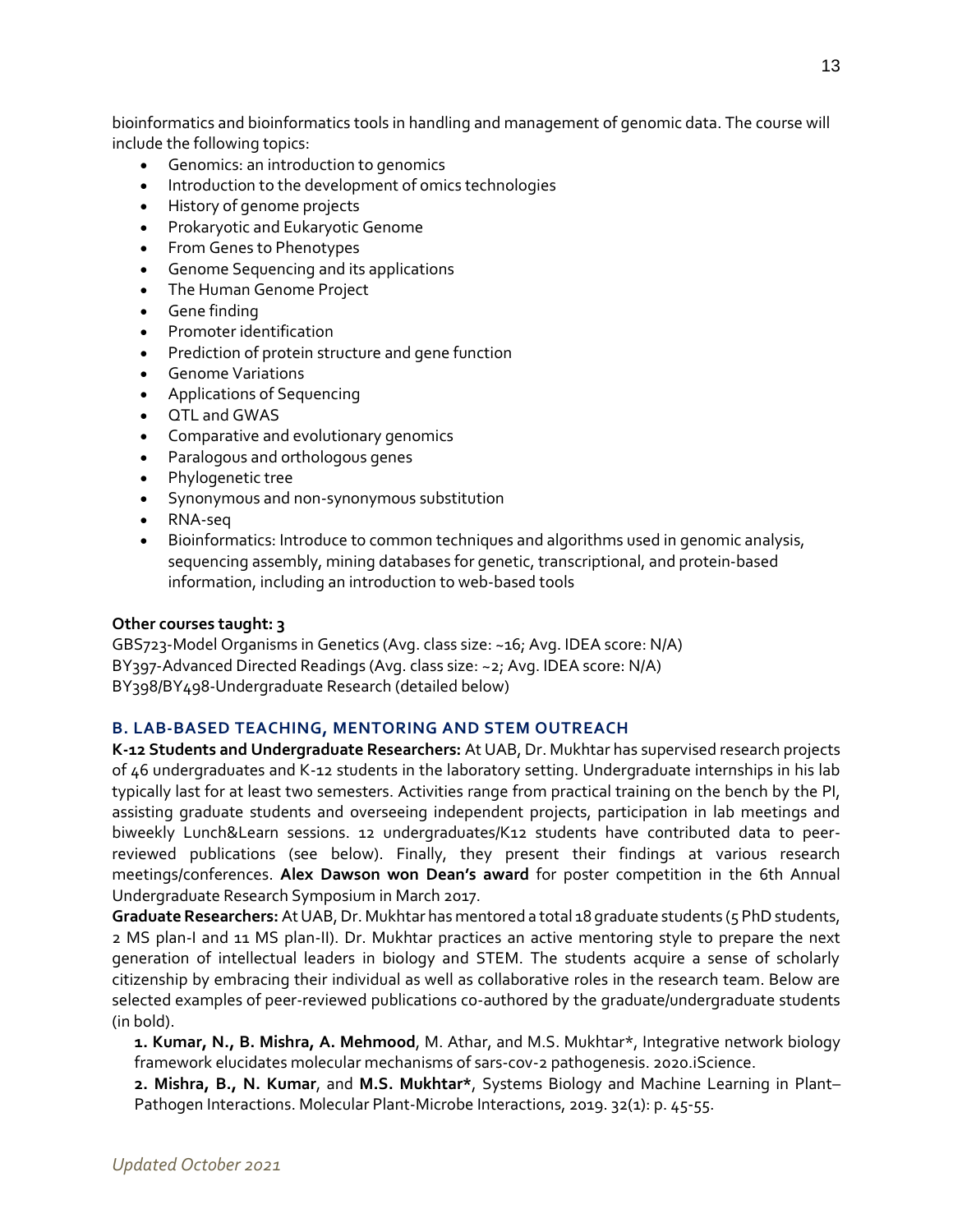**3. Mishra, B., Y. Sun, T. Howton, N. Kumar**, and M.S. Mukhtar\*, Dynamic modeling of transcriptional gene regulatory network uncovers distinct pathways during the onset of Arabidopsis leaf senescence. NPJ systems biology and applications, 2018. 4(1): p. 1-4.

**4. Ahmed, H., T. Howton, Y. Sun, N. Weinberger**, Y. Belkhadir, and M.S. Mukhtar\*, Network biology discovers pathogen contact points in host interactomes. Nature communications, 2018. 9(1): p. 1-13.

**5. Lopez, J.A., Y. Sun, P.B. Blair**, and **M.S.** Mukhtar\*, TCP three-way handshake: linking developmental processes with plant immunity. Trends in plant science, 2015. 20(4): p. 238-245.

The graduate students are also successful in winning competitive awards and scholarships (selected awards).

- **2020-** Jessica Lopez won Rising Star Award from UAB National Alumni Society.
- **2018** TC Howton received NSF Graduate Research Scholar Program fellowship for 2017-18
- **2018** TC Howton received first prize on SS-ASPB oral presentation
- **2017-** TC Howton received Ireland Research Travel Scholarship.
- **2017-** TC Howton received The Harold Martin Outstanding Student Development Award
- **2017-** TC Howton received NSF Graduate Research Scholar Program fellowship for 2017-18
- **2016 -** Jessica Lopez received the Dean's Award for MS graduate student category.
- **2015 -** Yali Sun received the CAS Dean's PhD Scholarship;
- **2014 -** Hadia Ahmed received an NSF-TCPP travel grant to attend IPDPS'14 conference;

**Green DNA Day:** The laboratory of Dr. S. Mukhtar has been organizing an annual day-long NSFsponsored workshop **(Green DNA Day)** in conjunction with UAB's Center for Community OutReach Development (CORD) since 2017. Through this workshop, Dr. Mukhtar and his graduate students teach

basic techniques to the local community of high school teachers from underrepresented backgrounds, mainly from the Birmingham City School System. The module features several plant biology techniques including DNA/RNA extraction, chlorophyll measurements, and genotyping procedures, which can be adapted into high school biology classrooms.

**Establishment of PlantGIFT (Genomics Internship for Teachers) for High School Teachers:** The PlantGIFT project will begin in 2021 and expand the Green DNA Day initiative to focus on the genomics of plant biology for high school teachers. Students and teachers who participate in the project will work as citizen scientists, collecting and analyzing real data that can contribute to a larger understanding of plant biology through authentic basic and applied genetics. This education program will elevate inquiry-based biology education in the high school pipeline to college STEM education and careers. Moreover, it will also help improve the Plant Awareness Disparity **Development (CORD).**



Index (formerly known as "plant blindness") in the curriculum, *i.e.*, the bias that biology education should always revolve around animals.

## **C. CURRICULUM DEVELOPMENT AND ADVISING**

**Bioinformatics Major:** Dr. Mukhtar participated in the preparation and submission of NISPs and a proposal for the Bioinformatics Undergraduate program in a collaborative effort among the departments of Biology (CAS), Computer Science (CAS), and Genetics (SOM). His responsibilities were to select the sequence of Biology course offerings and ensure that both breadth and depth of biological education will be provided to the new majors. The B.S. degree program in Bioinformatics, established in 2018, draws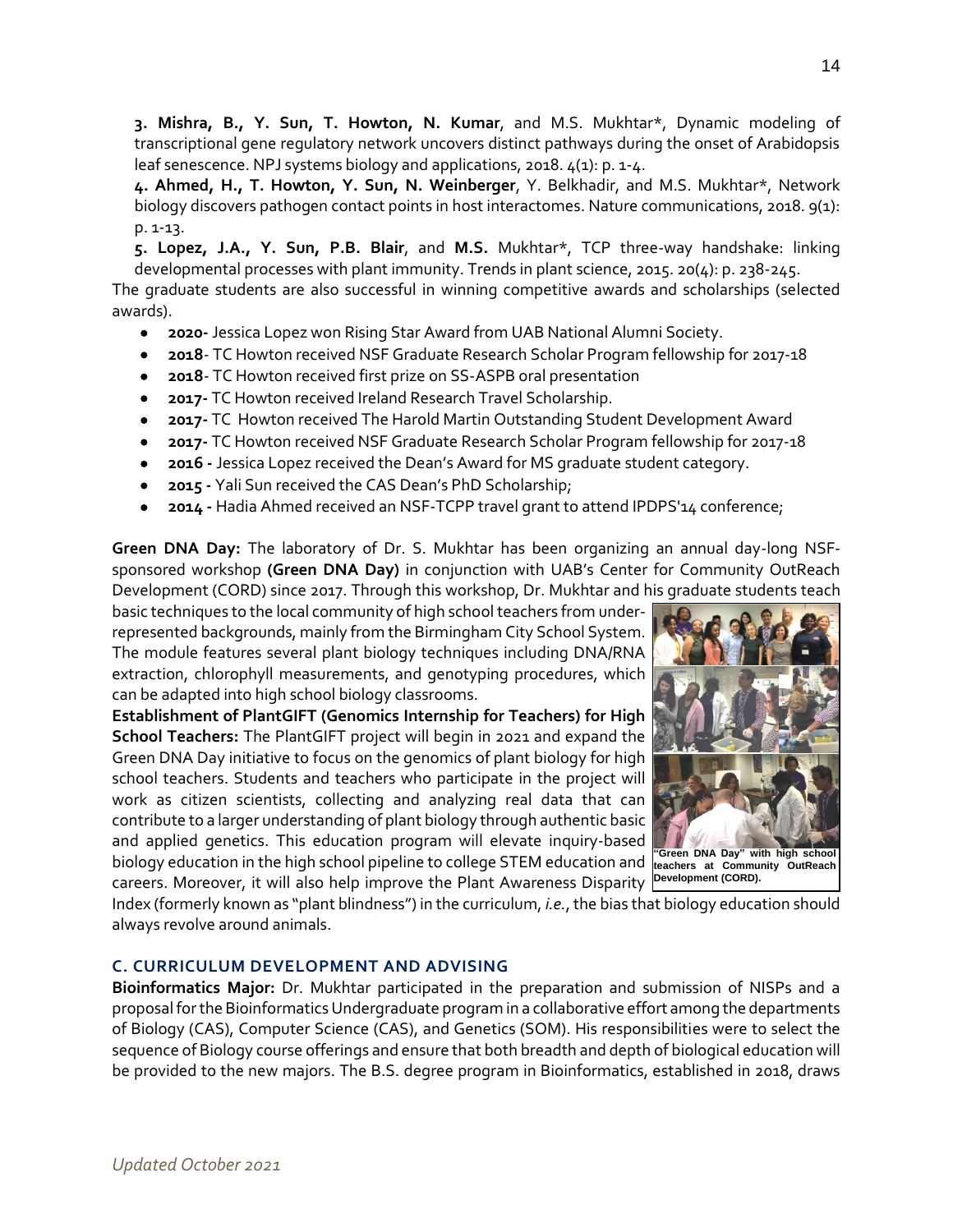on the academic resources and expertise of all three departments and is the first program of this type in the Southeastern US.

## **Faculty Fellowship in Undergraduate Research (2017-2018)**

Dr. Mukhtar participated in the inaugural UAB Faculty Fellows in Engaged Scholarship program, which was sponsored by the Office of Service Learning and Undergraduate Research. Towards this, he was also awarded \$1,500 towards his course development efforts. Through his participation in the faculty fellows in the undergraduate research program, he developed an Honors BY211 Genetics class that consists of a combination of lecture and inquiry-based research labs focusing on the core material of the course. The course was taught in fall 2020.

## **Co-Director of Genetics and Genomics Sciences Undergraduate Program (2020-to date)**

Since 2020, Dr. Mukhtar has been working in the role of the Co-Director of Genetics and Genomics Sciences (GGS) Undergraduate Program, a joint initiative with the School of Medicine's Dept. of Genetics. His duties include curricular oversight and development, student advising, student placement with research mentors, catalog maintenance, preparation of program recruitment materials, attendance of recruitment events and collaboration with other undergraduate programs in biomedical science on campus.

## **SERVICE**

## *Departmental service activities*

- 1. Scholarship committee since 2020
- 2. Honors committee since 2020
- 3. Seminar Committee chair (Summer 2015-2020)
- 4. Served on Seminar Committee (Fall 2013 2020)
- 5. Served on a search committee for teaching faculty in Microbiology (2014-2015)
- 6. Management of departmental Facebook account (Fall 2015-to date)
- 7. Attending commencements
- 8. Attending inaugural Freshman Convocation
- 9. Attending Scholarship Student Reception
- 10. CIRTL seminar speaker summer
- 11. Meet with the high school biology students considering Biology major as a part of their UAB Campus recruitment visit

# *CAS-wide service activities*

- 1. CAS P&T committee since 2020
- 2. Participated in 4<sup>th</sup> Annual UAB Expo: An Exposition of Undergraduate Scholarship as Judge, April 22, 2011
- 3. Participated in Science Bridge Program (August 2011)
- 4. Judge for Summer research intern poster session Day, July 2012
- 5. Judge for 9<sup>th</sup> Annual Postdoctoral Research Day, February 2012
- 6. Judge for Graduate Student Research Day, February 2014
- 7. Reviewer for the 2016 President's Summer Research Scholarships at UAB

# *University-wide service activities*

- 1. Appointed Institutional Biosafety Committee member, November 2015-to date
- 2. Ad hoc reviewer of UAB's undergraduate research Inquiro journal 2010-

## *Professional service activities*

1. **Serving as the Director of The Multinational Arabidopsis Steering Committee (2021-2024)**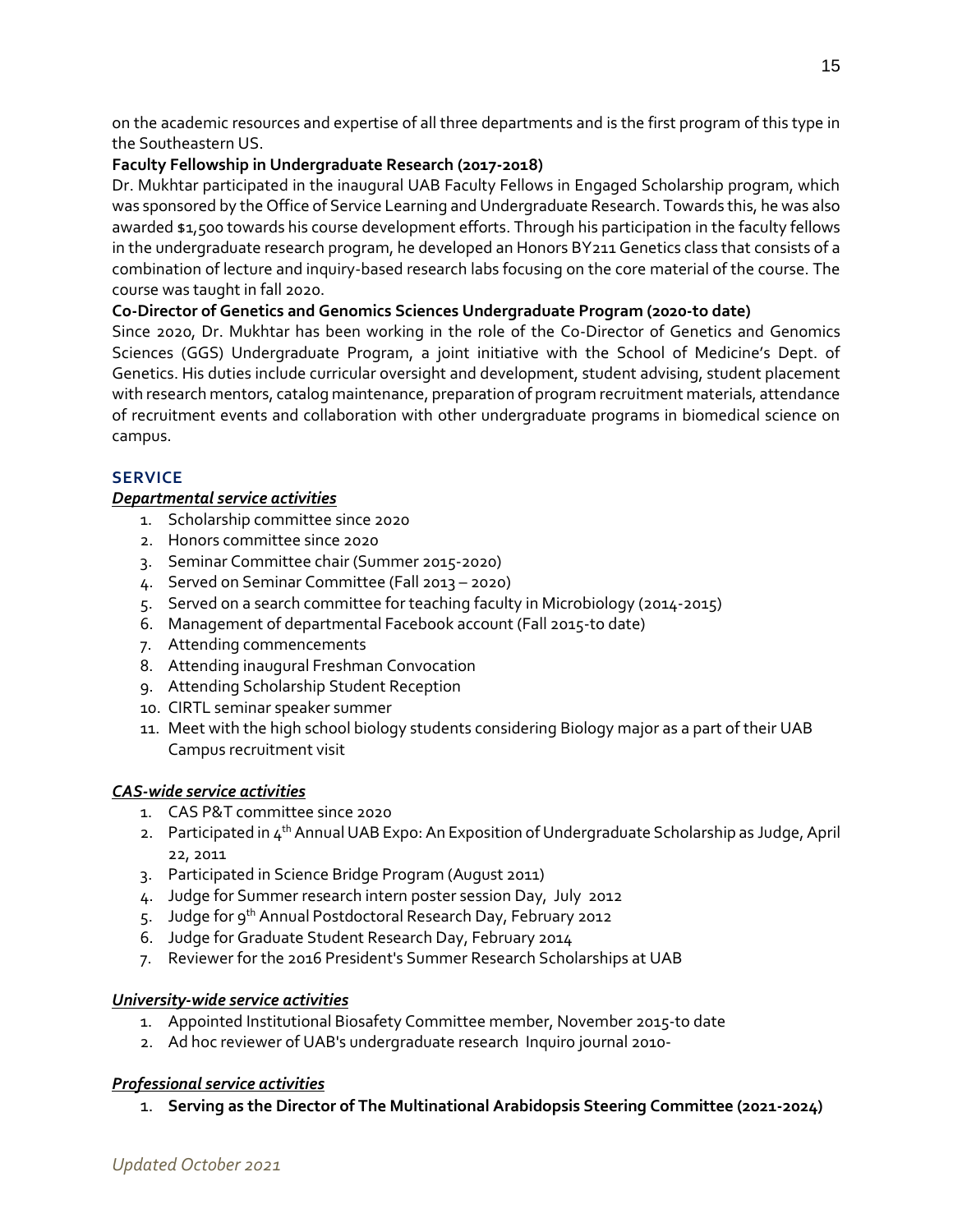- 2. **Serving as the executive member of the Southern Section of the American Society of Plant Biologists (2019-to date)**
- 3. **Served as Chair of the Southern Section of American Society of Plant Biologists (2018-2019) -***2018 duties include overseeing the activities of the entire organization***.**
- 4. **Served as Vice-Chair of the Southern Section of American Society of Plant Biologists (2017-2018)** *- 2017 duties include organizing a symposium in the annual meeting that is going to be held in March 2018, New Orleans. Four respected plenary speakers will be selected. This will help further enhance my scientific networking.*
- 5. **Served as Secretary/Treasurer of the Southern Section of American Society of Plant Biologists (2016-2017)**

*-2016 duties included help in the preparation of quarterly Newsletter and admin support for the upcoming SS-ASPB conference in Denton, TX (March 2016) – selection of speakers from abstracts, registration desk duties, managing the budget. 2017 duties include leading the efforts to organize the 2017 SS-ASPB conference in Orlando, FL.* 

#### *6.* **Grant peer reviewer**

National Science Foundation (NSF) IOS grant review panelist Ad-hoc reviewer for NSF-MCB panel DOE Joint Genome Institute (CSP17 Review) Department of Energy grant review panel Natural Sciences and Engineering Research Council of Canada French National Research Agency (ANR) 2017 Evaluator of Czech Academy of Sciences

#### **5. Peer reviewer for high impact journals**

**SCIENCE** Nature Genetics Nature Communications Proceedings of the National Academy of Sciences Trends in Plant Science PLoS Genetics The Plant Journal Plant Physiology PLoS One Molecular Plant PLoS Pathogens Molecular Plant Pathology

### **6. Editorial board member**

Communications Biology (Nature Publishing Journal) Scientific Reports (Nature Publishing Journal) Frontiers in Oncology

#### **7. Membership**

International Society of Plant Microbe Interactions American Society of Plant Biologists